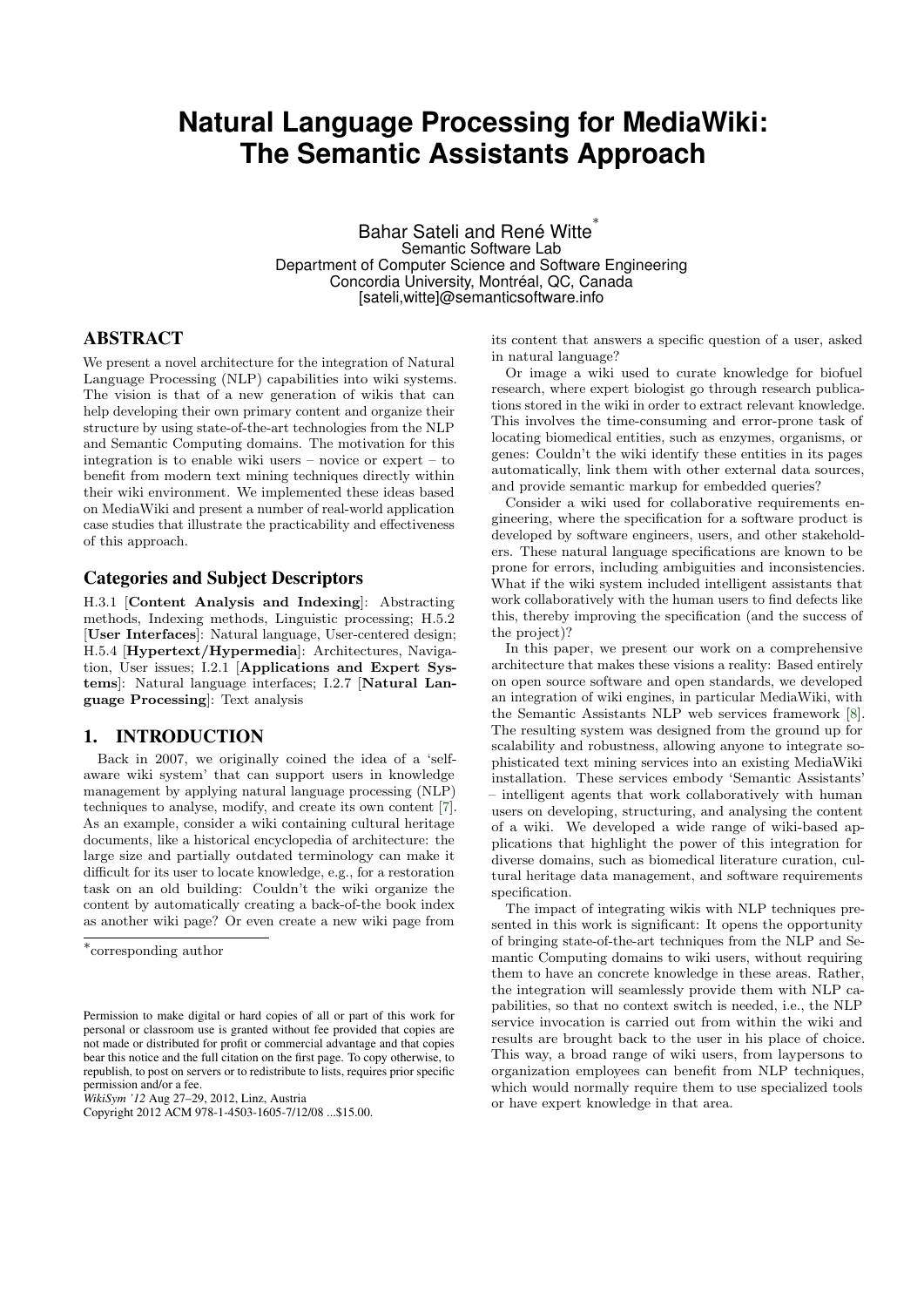# 2. BACKGROUND

Before we delve into the details of our Wiki-NLP integration, we briefly introduce NLP and illustrate how various techniques from this domain can help to improve a wiki user's experience. Afterwards, we describe the Semantic Assistants framework, which we aim to integrate with MediaWiki in order to provide these NLP services.

# 2.1 Natural Language Processing

Natural Language Processing (NLP) is a branch of computer science that employs various Artificial Intelligence techniques to process content written in natural language. One of the applications of NLP is text mining – the process of deriving patterns and structured information from text – which is usually facilitated through the use of frameworks, such as the General Architecture for Text Engineering (GATE) [\[1\]](#page-9-2). Using these frameworks, sophisticated text mining applications can be developed that can significantly improve a user's experience in content development, retrieval, and analysis. Here, we introduce a number of standard NLP techniques to illustrate how they can support Wiki users.

Information Extraction (IE) is one of the most popular applications of NLP. IE identifies instances of a particular class of events, entities or relationships in a natural language text and creates a structured representation of the discovered information. A number of systems have been developed for this task, such as  $OpenCalais<sup>1</sup>$  $OpenCalais<sup>1</sup>$  $OpenCalais<sup>1</sup>$  which can extract named entities like Persons and Organizations within a text and present them in a formal language, e.g., XML or  $RDF<sup>2</sup>$  $RDF<sup>2</sup>$  $RDF<sup>2</sup>$ . These techniques are highly relevant for wikis, where users often deal with large amounts of textual content. For example, using an IE service in a wiki can help users to automatically find all the occurrences of a specific type of entity, such as 'protein', and gather complementary information in form of metadata around them.

Content Development. In addition to generating metadata from existing content in the wiki, an NLP system can also be used in some instances to create the primary content itself. For example, in Wiktionary,<sup>[3](#page-1-2)</sup> where information is highly structured, various techniques from computational linguistics can help to automatically populate the wiki by adding new stubs and their morphological variations. Furthermore, the NLP system can analyse the wiki content to find the entries across different languages and automatically annotate them or cross-link their pages together.

Automatic Summarization. Consider a wiki user who wants to create a report on a specific topic from the available related information in a wiki with the size of Wikipedia. For this task, the user has to start from one page, read its content to determine its relevance and continue browsing through the wiki by clicking on page links that might be related to his topic in mind. This manual approach is not only a time-consuming and tedious task, but also often results in neglection of information due to the existence of isolated wiki pages. In such a situation, where a user's information need is dispersed over multiple documents, NLP techniques can provide him with generic or focused summaries: The wiki user can collect the pages of interest or provide a topic

keyword, and ask the summarization service to generate a summary with a desired length from the available information on that topic within the wiki.

Question Answering (QA). The knowledge stored in wikis, for example, when a wiki is used inside an organization to gather technical knowledge from employees, is a valuable source of information that can only be queried via a keyword search or indices. However, using a combination of NLP techniques, a wiki can be enhanced to allow its users to pose questions against its knowledge base in natural language. Then, after "understanding" the question, NLP services can browse through the wiki content and bring back the extracted information or a summary of a desired length to the user. QA systems are especially useful when the information need is dispersed over multiple pages of the wiki, or when the user is not aware of the existence of such knowledge and the terminology used to refer to it.

#### <span id="page-1-7"></span>2.2 Semantic Assistants Framework

The open source *Semantic Assistants* framework [\[8\]](#page-9-1) is an existing service-oriented architecture that brokers contextsensitive NLP pipelines as W3C standard web services. $4$  The goal of this framework is to bring NLP techniques directly to end-users, by integrating them within common desktop applications, such as word processors, email clients, or web browsers. The core idea of the Semantic Assistants approach is to take the existing NLP frameworks and wrap concrete analysis pipelines so that they can be brokered through a service-oriented architecture, and allow desktop clients connected to the architecture to consume these NLP services via a plug-in interface.



<span id="page-1-6"></span>Figure 1: The Semantic Assistants service execution workflow [\[8\]](#page-9-1)

NLP pipelines are stored in a repository in the Semantic Assistants architecture. They are formally described using the Web Ontology Language  $(OWL)$ ,<sup>[5](#page-1-4)</sup> which allows the Semantic Assistants web server to dynamically discover them and reason about their capabilities before recommending them to the clients. Any service deployed in the repository is automatically available to all clients connected to the architecture, using standard  $WSDL<sup>6</sup>$  $WSDL<sup>6</sup>$  $WSDL<sup>6</sup>$  interface descriptions.

The integration of new clients with the architecture is achieved via designing plug-ins, which is facilitated by a Client-Side Abstraction Layer (CSAL). CSAL is essentially a Java Archive library of common communication and data

<span id="page-1-0"></span><sup>1</sup>OpenCalais, <http://www.opencalais.com/>

<span id="page-1-1"></span><sup>2</sup>Resource Description Framework, [http://www.w3.org/](http://www.w3.org/RDF/) [RDF/](http://www.w3.org/RDF/)

<span id="page-1-2"></span><sup>3</sup>Wiktionary, [http://en.wiktionary.org/wiki/Main](http://en.wiktionary.org/wiki/Main_Page) Page

<span id="page-1-3"></span><sup>4</sup>Web Services Architecture, [http://www.w3.org/TR/](http://www.w3.org/TR/ws-arch/) [ws-arch/](http://www.w3.org/TR/ws-arch/)

<span id="page-1-4"></span><sup>5</sup>Web Ontology Language (OWL), [http://www.w3.org/2004/](http://www.w3.org/2004/OWL/) [OWL/](http://www.w3.org/2004/OWL/)

<span id="page-1-5"></span><sup>6</sup>Web Services Description Language (WSDL), [http://www.](http://www.w3.org/TR/wsdl) [w3.org/TR/wsdl](http://www.w3.org/TR/wsdl)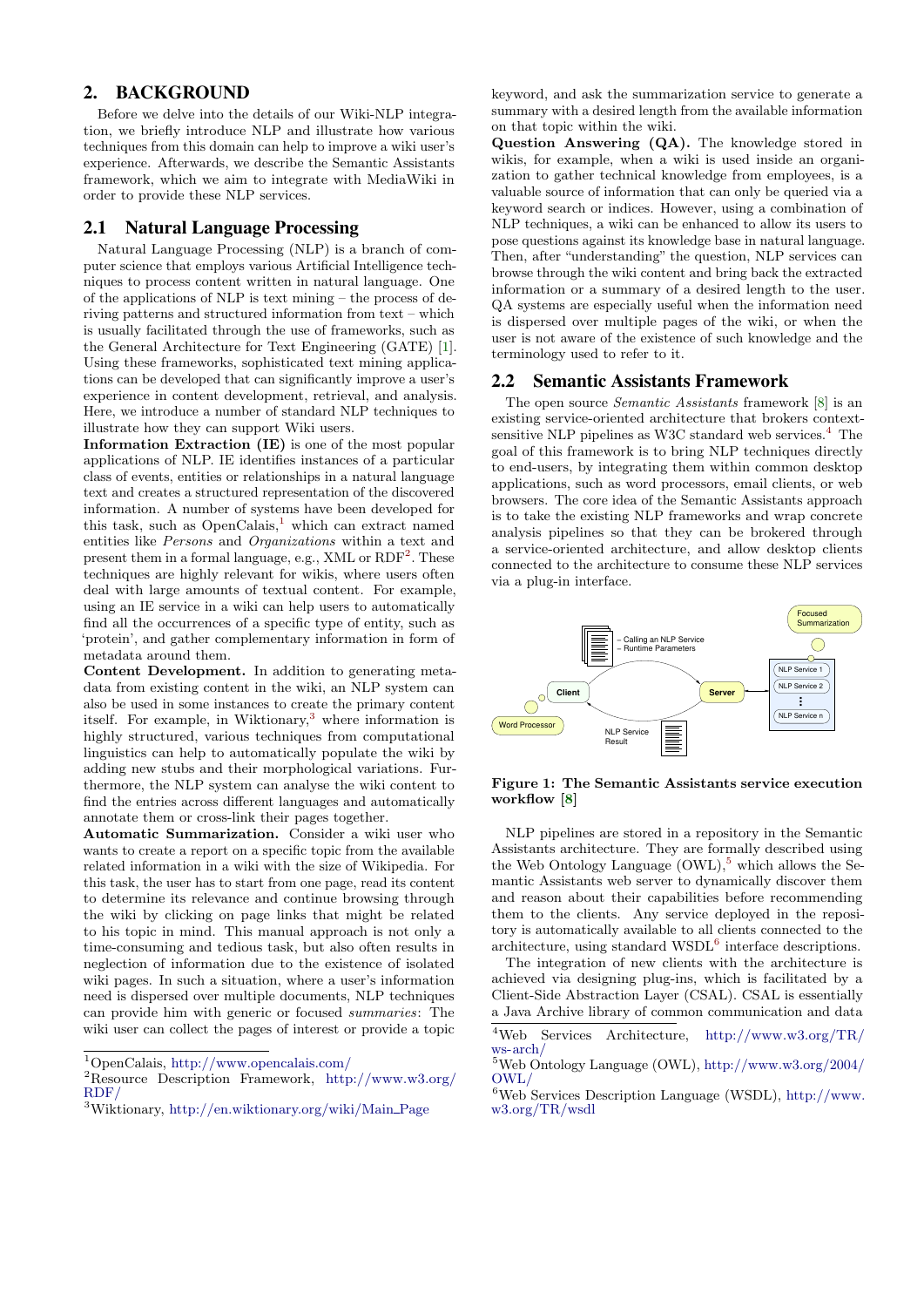```
<saResponse>
<annotation type="Person" annotationSet="Annotation" isBoundless=
       "false">
     <document url="http://localhost/Test_Page">
        <annotationInstance content="Mary" start="0" end="4">
<feature name="gender" value="female"/>
        </annotationInstance>
     </document>
 \langle annotation><annotation type="Location" annotationSet="Annotation"
       isBoundless="false">
     <document url="http://localhost/Test_Page">
        <annotationInstance content="Canada" start="14" end="20">
<feature name="locType" value="country"/>
       </annotationInstance>
     \langle /document\rangle< /annotation ></sa\sf{Response}
```
#### <span id="page-2-2"></span>Figure 2: Semantic Assistants server response structure example

transformation functionality that can be reused by clients to communicate with the Semantic Assistants server and transform NLP results to other useful data types. When a client has been integrated into the Semantic Assistants architecture, all implementation details of the NLP integration are hidden from the user – from their point of view they only see context-sensitive assistants relevant for their task at hand. Currently, the Semantic Assistants architecture natively supports NLP pipelines developed based on the GATE framework, but also provides for the execution of pipelines based on  $OpenNLP<sup>7</sup>$  $OpenNLP<sup>7</sup>$  $OpenNLP<sup>7</sup>$  and  $UIMA<sup>8</sup>$  $UIMA<sup>8</sup>$  $UIMA<sup>8</sup>$  through their GATE integration.

As shown in Figure [1,](#page-1-6) following each NLP service execution in the Semantic Assistants server, results are gathered and passed back to the invoking client. NLP service results can be of any format, depending on the concrete components deployed in the pipeline. Some services might produce metadata in form of semantic annotation, while others may produce new files of arbitrary formats. Nevertheless, the Semantic Assistants server eventually transforms the results into a standalone XML message. The client then, directly or through using the CSAL libraries, parses the XML response and presents the results to its users. Using a uniform XML message structure keeps the implementation open for alternative output formats and allows various output formats to be added at runtime. Figure [2](#page-2-2) shows the semantic annotations found by an Information Extraction (IE) service invoked on the text "Mary lives in Canada." As can be seen in the response, the IE service found one "Person" (with gender: female) and one "Location" entity (with type: country).

# 3. DESIGN

Following the description of the application of NLP services in wiki systems and how the Semantic Assistants framework provides such capabilities as web services, we now have to define our research question: Is it possible to create an integration architecture that would allow different wiki engines to benefit from NLP techniques offered by the Semantic Assistants framework?

Such an architecture should enable wiki systems to benefit from NLP techniques, without the need to have a concrete



Figure 3: Towards Wiki-NLP integration

knowledge of their implementation, nor requiring extensive manipulation to their engines. This means that the integration of NLP services must not be hard-coded on the NLP providing system or the wiki engine – rather, an abstraction layer is required between the two that provides a common ground for communication. To this end, first we define a set of abstract requirements for such a Wiki-NLP integration.

# 3.1 Requirements

The quick flow of content development and low learning curve associated with wikis are among the factors that have a drastic effect on their adoption as collaborative document management systems. As reviewed in Wikipatterns [\[4\]](#page-9-3), wikis are often used as an authoring environment for externalizing organizational or personal knowledge. Therefore, wiki users in real-life vary from laypersons to highly-technical employees with various backgrounds, and limited knowledge in the field of software or language engineering or even lack thereof. Having this in mind, we hereby state the requirements of the integration of NLP capabilities inside a wiki environment.

NLP Service Independence (R1). NLP services are used in various domains, such as biology, software engineering or e-learning, and have different implementations. While some of these NLP services have direct real-world applications, others can serve as new inputs to larger and more complex tasks. Thus, irrespective of the NLP services' concrete implementation, the integration must offer them within a single unique interface in the wiki.

Read Content from Wiki (R2). The system must be able to pull out content from the wiki's database in order to provide the NLP pipelines with input documents. Based on the available wiki capabilities, the integration must be able to retrieve not only the main content of a page, but also its associated metadata, such as revisions, editor information, discussion page content and semantic annotations.

Write Results to Wiki (R3). The integration must be able to write the analysis results back to the wiki's database to make them persistent. Also, the integration must be flexible in terms of where it should write the results. For example, users may choose to store the results of content development services embedded in a page's main content, while having the associated metadata generated by NLP services stored in the page's discussion section.

Seamless Integration (R4). Employing NLP techniques on wiki content must not largely deviate from the established usage patterns of wikis. This means that NLP capabilities must be integrated within the wiki's user interface that the users are already familiar with.

Easy Deployment (R5). In order to benefit from NLP techniques offered by the Wiki-NLP integration, users must not need to apply major changes to the wiki engine or to

<span id="page-2-0"></span><sup>7</sup>OpenNLP, <http://opennlp.sourceforge.net>

<span id="page-2-1"></span><sup>8</sup>UIMA, <https://uima.apache.org/>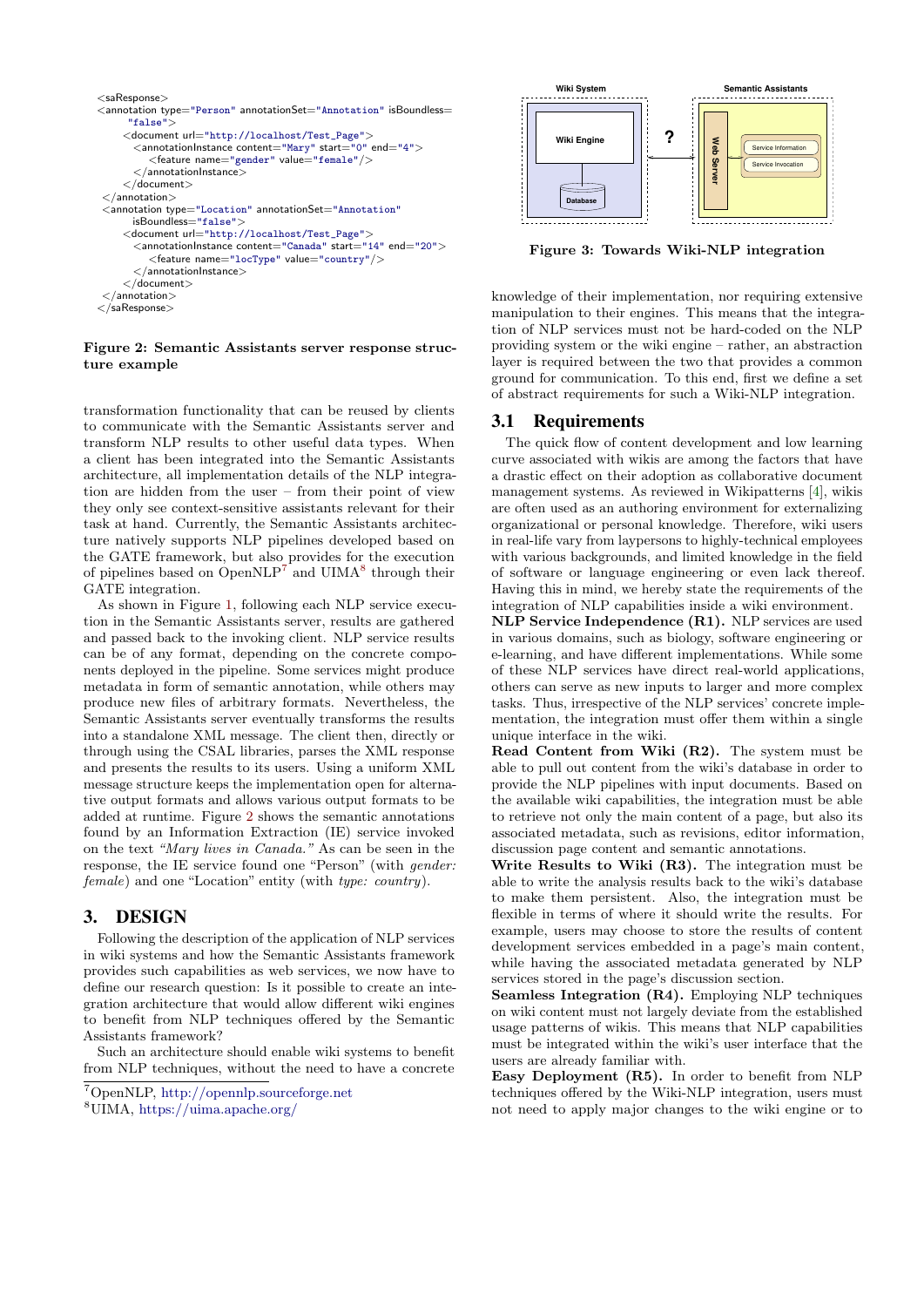the means to access the wiki, i.e., their Web browsers. This requirement is derived from the fact that wiki end-users are diverse in their background knowledge and no assumption about their knowledge in software or language engineering should be made.

Flexible Response Handling (R6). According to the Semantic Assistants architecture described in Section [2.2,](#page-1-7) NLP services produce different types of output, such as semantic metadata in form of annotations or new files. The Wiki-NLP integration must be able to accordingly transform, store and present the results to users in a way that is distinguishable from the wiki's original content.

Collection-based Analysis (R7). An implicit goal of the Wiki-NLP integration is automating tasks that are currently done manually through the traditional ways that wikis provide. In some instances, a user's information need is scattered across multiple pages in a wiki. Satisfying such needs by hand is a cumbersome and error-prone task. Therefore, users must be able to collect pages of interest and run an NLP service on the collection at once.

Proactive Service Execution (R8). The system must be able to perform NLP analysis in a proactive and eventbased manner. For example, when the integration is used to create a back-of-the-book index of a wiki content, it should be able to perform an automatic index generation every time a change is applied to the wiki content.

# 3.2 Developed Solution

Neither the wiki system nor the Semantic Assistants architecture can solely fulfil all of the requirements we postulated in the previous section. Therefore, we have to design an architecture that would allow the two systems to communicate with each other while keeping the modifications on the wiki engine to a minimum, in order to increase the integration acceptability. Our Wiki-NLP integration solution is thus a collaborative approach, combining the power of a light-weight MediaWiki extension and a novel server-side wiki component in the Semantic Assistants framework. The main idea in this approach, as shown in Figure [4,](#page-3-0) is to divide the responsibilities between the two systems based on their capabilities and provide them with a common ground for communication. The MediaWiki extension bears the responsibility of wiki-specific tasks, such as patrolling wiki content changes, while the server-side wiki component encompasses functionalities that are needed to employ NLP capabilities within a wiki system, such as presenting the user interface or handling service invocation requests.

#### <span id="page-3-1"></span>*3.2.1 The Server-side Wiki Component*

The server-side wiki component acts as an intermediator between the Semantic Assistants server, the MediaWiki engine and the user's browser. It provides a centralized entry point for handling service requests. In other words, all the requests from the user's browser are sent to this component and it will in turn provide the suppliant, e.g., the browser, with the outcome of the demanded action, such as the capability to inquire about and invoke available NLP services. The wiki component has four main responsibilities:

I. Pre-processing of requests. Every service request received by the wiki component is first validated before being dispatched to the business logic. Here, the wiki component checks whether the wiki engine sending the request is supported by the integration and then validates the user



<span id="page-3-0"></span>Figure 4: Wiki-NLP integration – High-level design

credentials and the request parameters for its completeness. Pre-processing the requests provides a preemptive behaviour against malicious or faulty requests to be sent to the Semantic Assistants server.

II. Dispatching requests to the business logic. Following the pre-processing phase, the wiki component dispatches the request to the business logic that is responsible for executing the user request. The business logic is the unit that transforms the user request to a concrete service call to the Semantic Assistants server interface. The wiki component is then responsible for gathering the results from the server and prepares them for the client by generating the corresponding wiki markup.

III. Controlling the display flow. Based on the status of the pre-processing phase or business logic execution, the wiki component maps the request to a chosen logical display. For example, based on the user request status, the wiki component decides whether to present the user with a login page, the integration user interface or delegate the request to the business logic and update the wiki page with the results. Also, if an exception occurs during the service execution, the component stores the exception in the request object and forwards the display to a web page, providing the user with detailed information about the exception.

IV. Maintaining the ontology model. As we will describe in the following section, wiki instances are introduced to the integration through their ontologies. The wiki component is responsible for keeping an in-memory model of the available wiki ontologies by parsing their formal descriptions. When the model is formed in the wiki component, it can then be used at runtime to reason about each wiki's capabilities. For example, a typical query to the ontology model can be "What are the namespaces in this wiki engine?" or "What file formats does the wiki engine allow to be uploaded to the database?". The ontology can also be used to populate the user interface of the integration and validate user requests against an underlying wiki engine.

#### *3.2.2 The Client-side Wiki Extension*

As we stated earlier, the main purpose of designing a MediaWiki extension is to provide functionalities that cannot be offered through the wiki component alone, such as the proactive service execution described in Requirement R8. Since the extension is installed on the wiki and has direct access to its database, it can patrol content changes in the wiki and create dynamic service requests to the server-side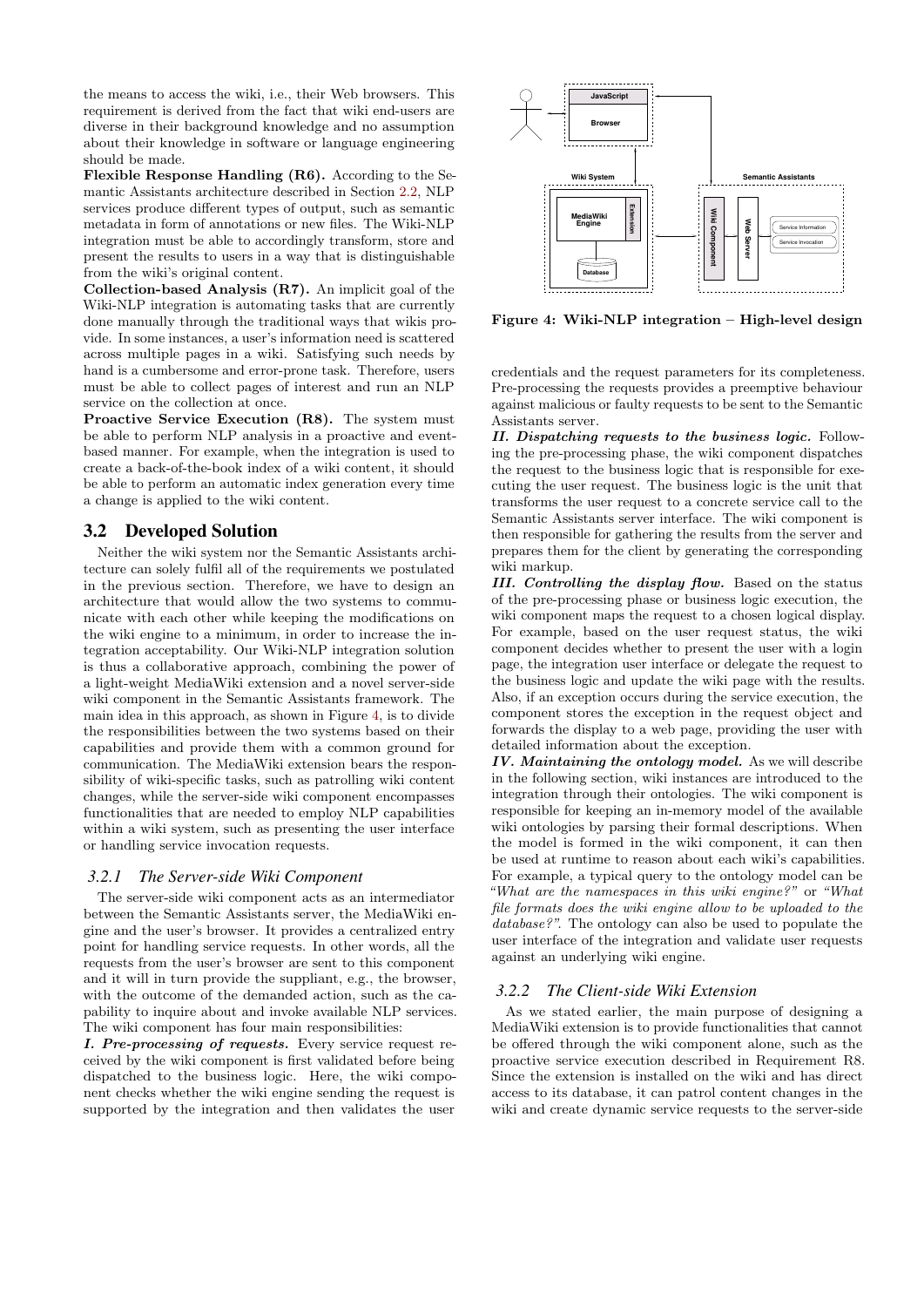

<span id="page-4-1"></span>Figure 5: Wiki Upper Ontology

wiki component to analyze the new content or flag the already existing results as outdated when the original content of a page changes. Also, installing an extension on MediaWiki is a fairly simple task that is done with one or two lines of code, which makes the deployment of the NLP integration easier than requiring individuals to install an application on their machines or adding a plug-in to their browsers (R5).

# 3.3 A Semantic Wiki Meta-Model

We also need to make a design decision about how different MediaWiki instances can work with a single unique interface. Although all instances are based on the same core engine, they still may be of different versions or have different capabilities. For example, a MediaWiki engine that has the Semantic MediaWiki extension<sup>[9](#page-4-0)</sup> installed can consume and export semantic metadata in form of RDF triples, while a traditional MediaWiki instance cannot. Towards this end, we adopted a semantics-based approach, in which different wiki engines are introduced to the integration architecture through their ontology files. By using OWL as the ontology language to formally describe a wiki, the integration does not need to know about their concrete implementation; rather it uses automatic reasoning on their ontologies to discover each wiki's structure and capabilities. To facilitate the process of ontology definition, we have designed a generic upper ontology for wiki systems shown in Figure [5,](#page-4-1) which also includes concepts defined in the Semantic Assistants upper ontology  $[8]$  – a multi-purpose ontology that describes five core concepts to model the relationships between users, their tasks, the artifacts involved and their format and language.

The wiki upper ontology is designed using  $\text{Protég}^{\{10\}}$  $\text{Protég}^{\{10\}}$  $\text{Protég}^{\{10\}}$  and reflects the concepts that are common to all wiki engines. Thus, for the MediaWiki engine, we merely have to instantiate the upper ontology manually or automatically using

<span id="page-4-3"></span>

| Table 1: Concepts in the wiki upper ontology |  |  |  |
|----------------------------------------------|--|--|--|
|                                              |  |  |  |

| rapic 1. Concepts in the wiki upper ontology |                               |                   |  |  |
|----------------------------------------------|-------------------------------|-------------------|--|--|
| Concept                                      | <b>Description</b>            | <b>Example</b>    |  |  |
| Wiki                                         | wiki engine                   | MediaWiki         |  |  |
| Page                                         | Wiki elements encompassing    | "Semantic Web"    |  |  |
|                                              | textual content               |                   |  |  |
| Namespace                                    | Category names to differenti- | "Help", "Project" |  |  |
|                                              | ate pages at a high level     |                   |  |  |
| Resource                                     | Files with arbitrary formats  | Picture.jpg       |  |  |
| Metadata                                     | Metadata associated with      | History, Seman-   |  |  |
|                                              | wiki pages                    | tic Annotations   |  |  |
| Wiki Markup                                  | Ontological representation of | MediaWiki         |  |  |
|                                              | wiki syntax                   | Markup            |  |  |

special scripts to define the concrete structure of each wiki instance, e.g., its available namespaces. Table [1](#page-4-3) summarizes the concepts of the wiki upper ontology.

### 4. IMPLEMENTATION

We now describe how the above design is transformed into the complete implementation architecture as shown in Figure [6.](#page-5-0)

# 4.1 Semantic Assistants MediaWiki Extension

The Semantic Assistants MediaWiki extension is a lightweight extension written in PHP that modifies the wiki's native navigational menu. As shown in Figure [7,](#page-4-4) the body of the extension consists of only a few lines of code that adds a new menu item to the wiki, which provides access to the Semantic Assistants NLP user interface (R4).

```
\begin{array}{cc} 1 & < ?\text{php} \\ 2 & \text{function} \end{array}2 function wfToolboxLink(&$monobook) {<br>3 \# Create a link in the menu pointing t
3 # Create a link in the menu pointing to the Wiki−NLP servlet<br>4 print ("<1) > <a href=\"http://server.example.com:8080/Wiki
        print ("<li> <a href=\"http://server.example.com:8080/Wiki-
                  NLP/SemAssistServlet?action=proxy\">Semantic
                  Assistants</a></li>");
5 return true;
\frac{6}{7}}<br>?>
```
Installed extensions



#### <span id="page-4-4"></span>Figure 7: Semantic Assistants MediaWiki extension source code and resulting view

The extension also imports six MediaWiki templates $^{11}$  $^{11}$  $^{11}$  to the wiki that are used to customize the presentation of NLP results in wiki pages. Templates in MediaWiki are standard wiki pages whose content is designed to be embedded inside other pages. MediaWiki allows various parameters to be passed to a template when they are transcluded in a page to produce dynamic contents or different behaviour. Upon a successful NLP service execution, the templates are embedded in the selected wiki page and populated from the retrieved response (R6). This way, while the data model of

<span id="page-4-0"></span> $^{9}$ Semantic MediaWiki extension, [http://www.mediawiki.org/](http://www.mediawiki.org/wiki/Extension:Semantic_MediaWiki)  $\,$ [wiki/Extension:Semantic](http://www.mediawiki.org/wiki/Extension:Semantic_MediaWiki) MediaWiki

<span id="page-4-2"></span> $^{10}\mathrm{Prot}$ égé, <http://protege.stanford.edu/>

<span id="page-4-5"></span><sup>11</sup>MediaWiki Templates, [http://www.mediawiki.org/wiki/](http://www.mediawiki.org/wiki/Help:Templates) [Help:Templates](http://www.mediawiki.org/wiki/Help:Templates)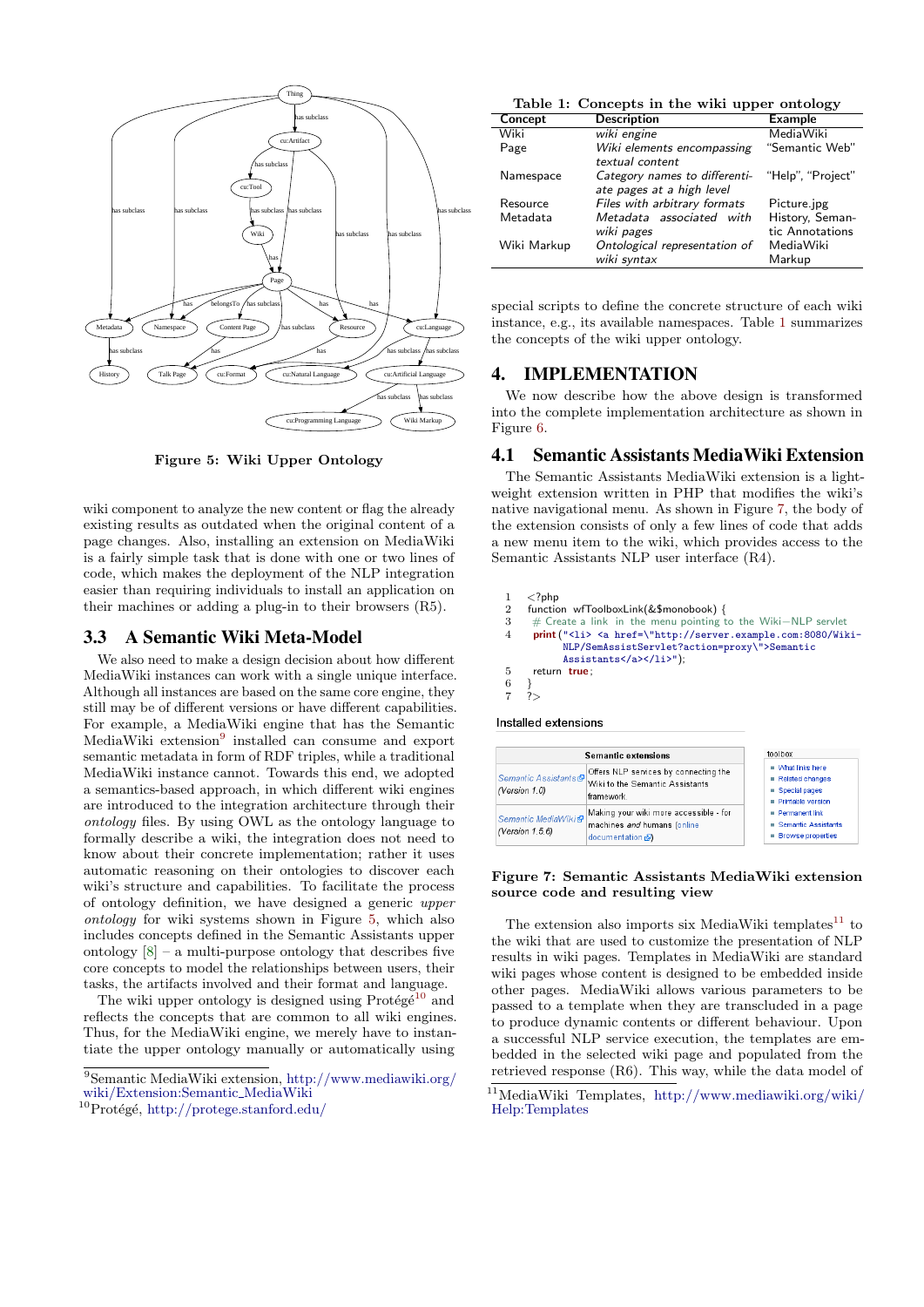

<span id="page-5-0"></span>Figure 6: The new Wiki-NLP integration module in the Semantic Assistants architecture

the results is decided by the wiki component's business logic, e.g., semantic annotations, their presentation style can be modified on the wiki without requiring any changes to the integration architecture.

# 4.2 The Wiki-SA Connector

The Wiki-SA Connector component, shown in Figure [6,](#page-5-0) is technically an HTTP proxy sever written using the Java Servlet<sup>[12](#page-5-1)</sup> technology. As mentioned earlier, it acts as an intermediator between the Semantic Assistants server, the wiki system and the user's browser by intercepting their communication. For each of these three endpoints, there exists a module in the servlet, specifically concerned with the endpoint's business logic. This way, having separate modules allows the sub-components to evolve and extend independently.

#### *Service Broker Module.*

The service broker module is the connecting point of the integration to the Semantic Assistants server. Every service execution request that is received by the integration component is translated into a Java method call in this module, which in turn triggers the execution of one or multiple NLP services in the Semantic Assistants server.

#### *User Interface Module.*

This module is responsible for generating the integration user interface within a wiki environment. Since wikis are accessible through Web browsers, this module is designed to generate an HTML representation of the Semantic Assistants user interface and inject it to the the user's browser using JavaScript. Figure [8](#page-6-0) shows how the generated user interface is added to a wiki page to give its users the impression that they are still interacting with the wiki's native interface. Through this user interface, users can find the Available Assistants (bottom left) and invoke arbitrary NLP services by dynamically querying the Semantic Assistants repository

of service descriptions. This way, any language service that is offered by a Semantic Assistants server is presented in the user interface to the user (R1). Moreover, the generated user interface allows users to combine multiple pages of the wiki in a collection, i.e., a list of user-selected page URLs, and invoke the NLP service on them at once (R7).

#### *Wiki Helper Module.*

The wiki helper module encompasses the classes required for communicating with the MediaWiki engine. The classes in this module are responsible for providing the NLP pipelines with input data by reading wiki pages from the database (R2) and eventually transforming the results to their corresponding template markup and storing them in the wiki database (R3).

We stated in Section [3.2.1](#page-3-1) that the Wiki-SA Connector is responsible for maintaining and reasoning on the available wiki ontologies. This process is achieved by special ontology keeper classes that upon each servlet bootstrapping, run over the wiki repository OWL files and create an in-memory model of the wikis, by parsing them using Protégé's OWL libraries. This module also provide reasoning capabilities on wiki ontologies using the  $\widehat{\mathrm{SPARQL}}^{13}$  $\widehat{\mathrm{SPARQL}}^{13}$  $\widehat{\mathrm{SPARQL}}^{13}$  language.

# 4.3 Storing and Presenting NLP Results

The ultimate goal of our Wiki-NLP integration is to create a "self-aware" wiki that can develop and organize its content. Therefore, unless the results from NLP services are presented to users or become persistent in the wiki, the integration would not add any valuable advancement to the current state of the underlying wiki system. Transforming the NLP service results to wiki markup is a task handled by special parser classes in the wiki helper module described in the previous section.

Following a successful NLP service execution, results are passed from the Semantic Assistants server to the service broker module in form of an XML message, as shown in the example in Figure [2.](#page-2-2) The broker module then interprets

<span id="page-5-1"></span> $12\overline{\text{Java}}$  Servlet API, [http://download.oracle.com/docs/](http://download.oracle.com/docs/cd/E17802_01/products/ products/servlet/2.5/docs/servlet-2_5-mr2/) cd/E17802 [01/products/products/servlet/2.5/docs/](http://download.oracle.com/docs/cd/E17802_01/products/ products/servlet/2.5/docs/servlet-2_5-mr2/) [servlet-2](http://download.oracle.com/docs/cd/E17802_01/products/ products/servlet/2.5/docs/servlet-2_5-mr2/)\_5- $mr2/$ 

<span id="page-5-2"></span><sup>13</sup>SPARQL Query Language for RDF, [http://www.w3.org/](http://www.w3.org/TR/rdf-sparql-query/) [TR/rdf-sparql-query/](http://www.w3.org/TR/rdf-sparql-query/)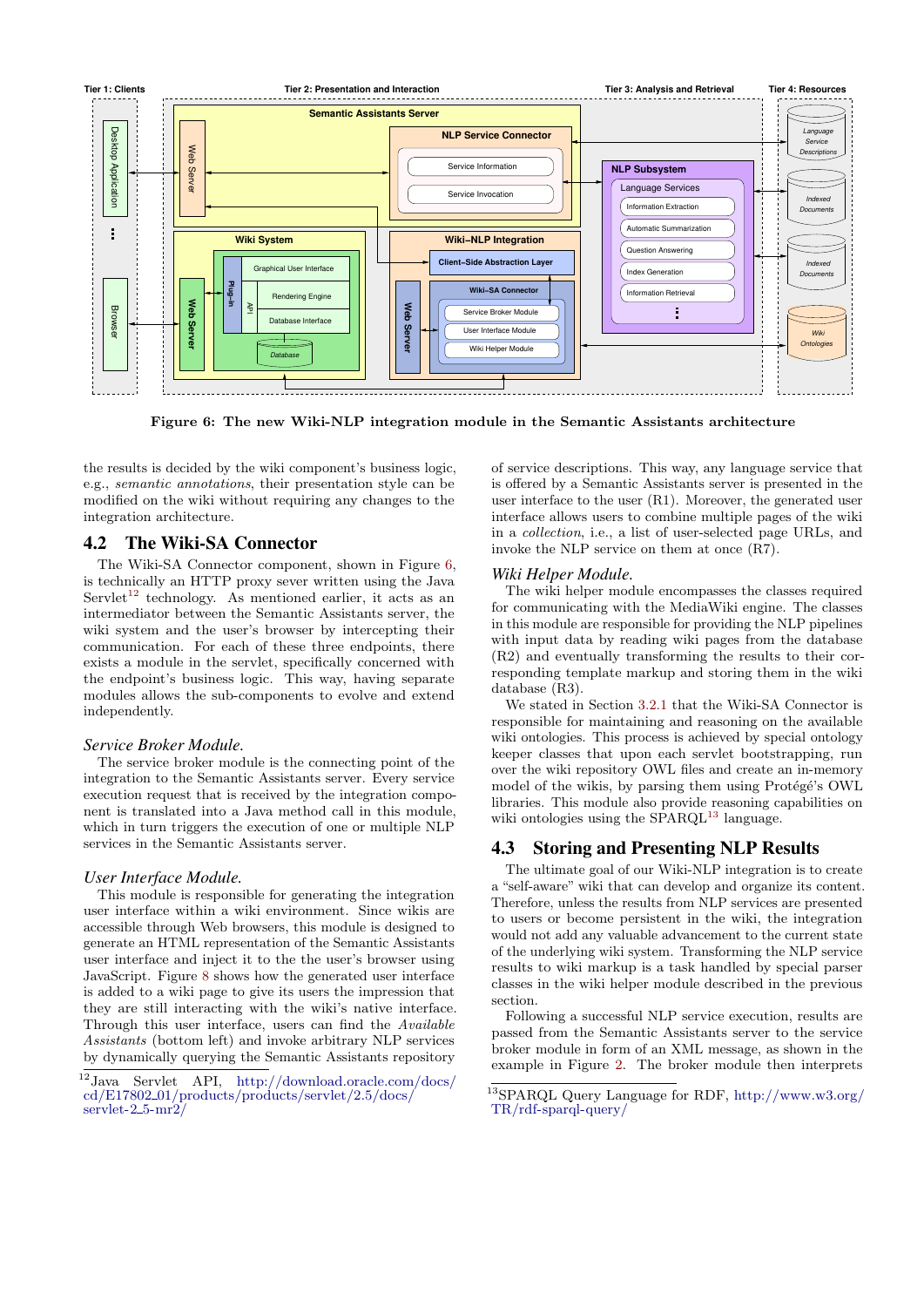

<span id="page-6-0"></span>Figure 8: The Wiki-NLP integration user interface embedded in a wiki page



<span id="page-6-1"></span>Figure 9: Transforming NLP service results to MediaWiki markup

the server's XML response and parses the message into an array of Java objects. The service result objects are then transformed to MediaWiki markup by the wiki helper classes and prepared for the templating mechanism.

The templating mechanism, illustrated in Figure [10,](#page-7-0) is the process of embedding service results into MediaWiki templates for presentation. This mechanism separates the data model from its presentation and provides the opportunity to create multiple views for a single model for different purposes. Templating is a collaborative task performed by the Semantic Assistants Wiki-NLP component and the wiki extension. The wiki helper module prepares the markup by placing the results within their corresponding templates and storing them in the wiki's database. Once the wiki

page is viewed by the user, the templates installed on the wiki by the Semantic Assistants extension will render the template markup to generate appropriate HTML representations for NLP results, such as tables or lists. Figure [9](#page-6-1) shows the workflow of the transformation of server XML response messages to MediaWiki markup. As shown in the picture, the wiki helper module has a modular structure and uses a Factory Pattern [\[2\]](#page-9-4) to generate wiki markup, meaning that the format of the results can be determined at runtime. This way, different parsers can be added to the integration that will produce markup for MediaWiki, Semantic MediaWiki or Creole.[14](#page-6-2)

The next important task is to store the results in the wiki, so that they become persistent and can be used later on. This is important because, according to Requirement R8, the service execution can occur proactively and does not necessarily require user interaction. In such cases, service results, e.g., new generated content, has to be stored in the wiki so that users can access them later.

For this purpose, the classes in the wiki helper module can use the MediaWiki  $API<sup>15</sup>$  $API<sup>15</sup>$  $API<sup>15</sup>$  or rely on third party libraries to connect to the wiki database. Currently, our Wiki-NLP

<span id="page-6-2"></span> $\rm ^{14}Creole,$ <http://www.wikicreole.org/>

<span id="page-6-3"></span> $15$ MediaWiki API, [http://www.mediawiki.org/wiki/API:](http://www.mediawiki.org/wiki/API:Client_code) [Client](http://www.mediawiki.org/wiki/API:Client_code)\_code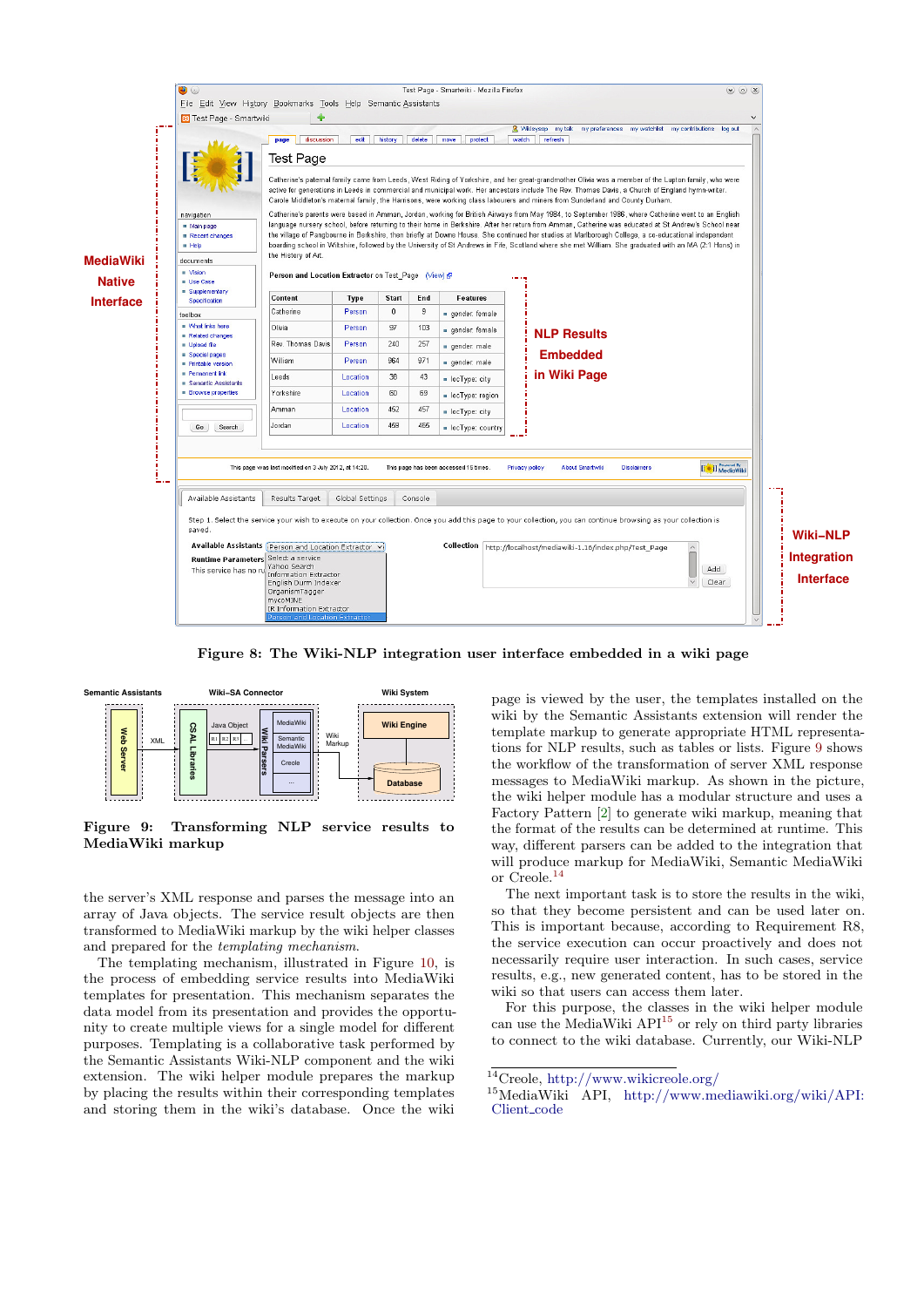

complet=female}} {{SemAssit-TableRow| content=Canada | type=location | start=15 | end=20 | features= locType=country}}

Person and Location Extractor on Test\_Page (View) @

| <b>Content</b> | <b>Type</b> | <b>Start</b> | End | <b>Features</b>                 |
|----------------|-------------|--------------|-----|---------------------------------|
| Mary           | Person      |              | 4   | gender: female                  |
| Canada         | Location    | 14           | 20  | $\blacksquare$ locType: country |

#### <span id="page-7-0"></span>Figure 10: Templating mechanism for semantic annotations

integration uses the Java Wiki Bot Framework<sup>[16](#page-7-1)</sup> (JWBF), an open source framework for MediaWiki that allows the integration to connect to any MediaWiki engine, read wiki page information and modify their content.

#### 4.4 Wiki-NLP Interaction Example

After an exhaustive description of the Wiki-NLP integration, in this section we illustrate an example scenario of how a wiki user interacts with the Wiki-NLP integration. The goal of our user in this scenario is to find the named entities in a wiki page as shown in Figure [8.](#page-6-0) The communication flow of this scenario is illustrated in Figure [11.](#page-7-2)

First, our user invokes the integration user interface by clicking on the 'Semantic Assistants' menu item (Figure [8,](#page-6-0) 'toolbox' menu), which sends a request to the integration servlet configured in the extension file (Figure [7\)](#page-4-4). Once the request is processed, the user interface depicted in Figure [8](#page-6-0) is presented to the user that allows him to see a list of available NLP services in the Semantic Assistants server and add the wiki page URL to the collection. Next, the user invokes the "Person and Location Extractor" service, which can extract named entities from a text and provide additional information, such as gender of a person or type of a location.

The service invocation results in sending an HTTP request to the integration servlet that contains the name of the selected service and the name of the wiki page. Once the request is validated by the servlet, it is then prepared for the service execution. In order to send the content of the wiki page to the designated pipeline, the servlet retrieves the list of page URLs from the collection and asks the wiki helper module to use the JWBF bot to read the content of each page from the wiki's database. The content is then cleaned up, removing noise, such as wiki markup and comments, and returned to the servlet. Using the service broker module, the servlet then makes a service execution call to the Semantic Assistants server by defining the name of the service as the "Person and Location Extractor" and the input as the wiki pages' content. Once the NLP service is finished with the



<span id="page-7-2"></span>Figure 11: Communication flow in the Wiki-SA connector component

analysis, the Semantic Assistants server generates an XML output, similar to the one shown in Figure [2,](#page-2-2) that contains the detected annotations as the extracted named entities, their exact character offsets in the text, as well as any other additional information found by the pipeline. The recipient of this XML message is the servlet, which parses the XML message into Java objects and sends them to the wiki helper module to be transformed to MediaWiki markup. The parser classes in the wiki helper module then place the extracted annotations in the Semantic Assistants annotation template (Figure [10\)](#page-7-0) and let the JWBF bot write them back to the wiki. The servlet now embeds a *completion of service* message inside an HTTP response object and sends it to the browser to be displayed to the user. Once the user refreshes the wiki page, he can see the newly generated table that contains the Person and Location Extractor service results (Figure [8\)](#page-6-0).

# 5. APPLICATIONS

In this section, we describe how we used the Wiki-NLP integration in a number of real-world projects.

# 5.1 Cultural Heritage Data Management

Cultural heritage data is the legacy of artifacts of a society inherited from the past, such as books. To preserve these artifacts, they are often digitized and stored in nationally and internationally distributed databases. We previously developed a custom wiki integration for this scenario, the Durm  $Wiki,$ <sup>[17](#page-7-3)</sup> where we demonstrated how modern semantic technologies offer the means to make these heritage documents accessible by transforming them into a semantic knowledge base [\[9\]](#page-9-5). Now we are able to offer the same NLP capabilities that had been implemented in the Durm wiki using our generic Wiki-NLP integration architecture, in addition to all the other services made available through the general Semantic Assistants framework.

<span id="page-7-1"></span> $^{16}$ Java Wiki Bot Framework, <http://jwbf.sourceforge.net/>

<span id="page-7-3"></span><sup>17</sup>Durm Wiki, <http://durm.semanticsoftware.info/wiki>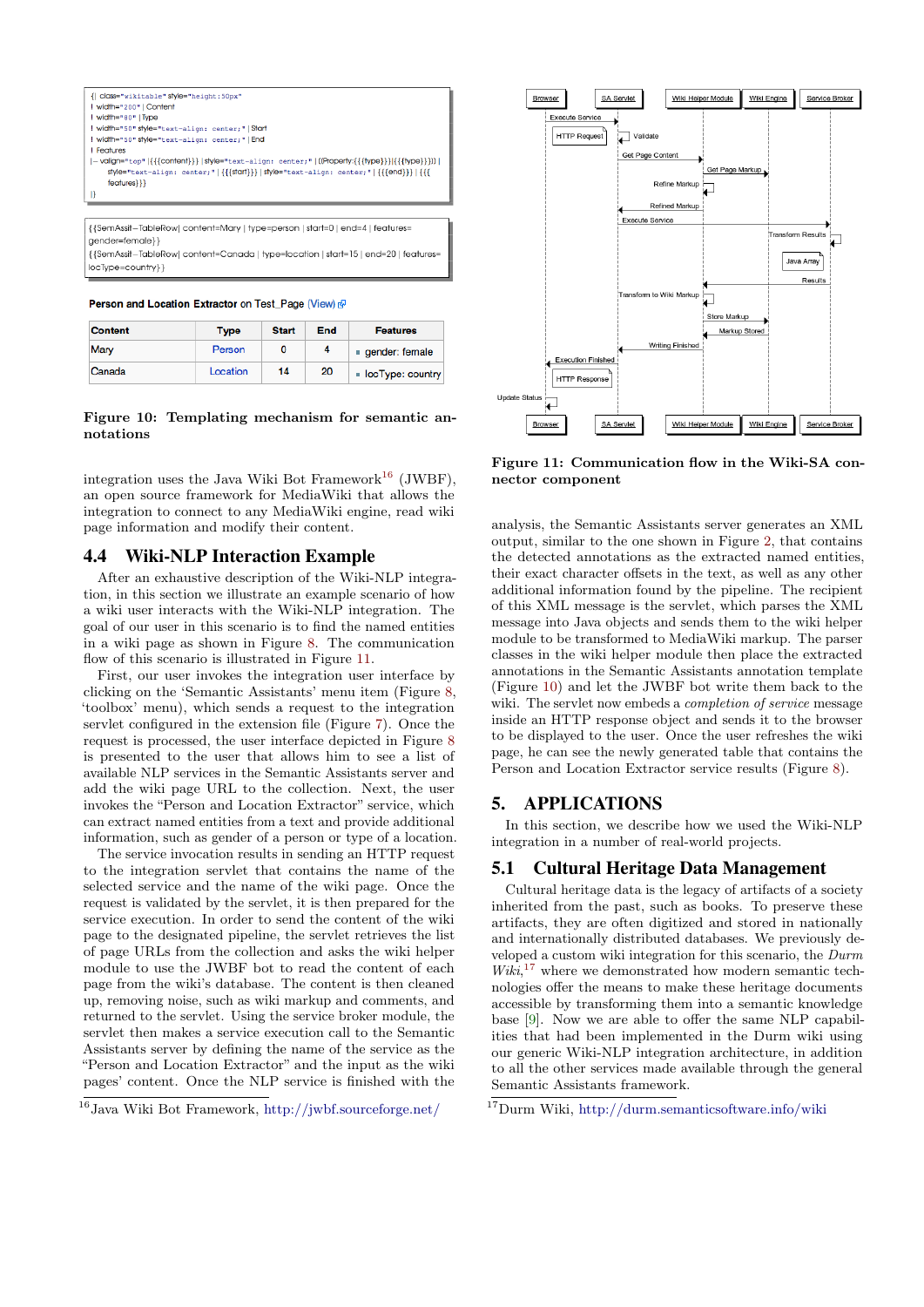| discussion<br>history<br>delete<br>edit<br>protect<br>watch<br>page<br>move |                                                                                                       |  |  |  |  |
|-----------------------------------------------------------------------------|-------------------------------------------------------------------------------------------------------|--|--|--|--|
| German Durm Indexer                                                         |                                                                                                       |  |  |  |  |
| Durm: Glaswände<br>Abbildung                                                |                                                                                                       |  |  |  |  |
| Abbildungen<br>Durm:Wande aus naturlichen und kunstlichen Steinplatten      |                                                                                                       |  |  |  |  |
| Abbrechen<br>wiederholtes<br>Durm:Wände aus Eisen und verschiedenen Stoffen |                                                                                                       |  |  |  |  |
| Abfluß<br>nach außen                                                        | Durm: Glaswände                                                                                       |  |  |  |  |
| Abkühlung<br>ausgehende<br>rascher                                          | Durm:Wände für besondere Zwecke<br>Durm: Wände aus Eisen und verschiedenen Stoffen<br>Durm: Glaswände |  |  |  |  |
| Durm: Glaswände<br>Ablösung                                                 |                                                                                                       |  |  |  |  |
| Abmessung                                                                   |                                                                                                       |  |  |  |  |

<span id="page-8-0"></span>Figure 12: Automatic back-of-the-book index generation for wiki content

As an example NLP service, Figure [12](#page-8-0) shows the 'back-ofthe-book' style index page in the wiki that has been generated by our German Durm Indexer pipeline. The presence of an index page in the wiki that is automatically maintained not only aggregates information on a high level and helps users to find information 'at a glance', but also enables them to "discover" interesting concepts or entities that they did not know were present in the wiki. In our application scenario, a historical encyclopedia of architecture, this index helped domain experts to locate information that they could not find through information retrieval methods: since the 100 year old heritage documents contain outdated terminology no longer in use, full-text search was not sufficient to discover concepts [\[9\]](#page-9-5). Additional services provided summaries of wiki content based on a specific question [\[9\]](#page-9-5). These ideas can be applied to other heritage data projects and knowledge management wikis in general.

# 5.2 Software Requirements Engineering

Wikis, as an affordable, lightweight documentation and distributed collaboration platform, have demonstrated their capabilities in distributed requirements engineering. Software requirements specifications (SRS) documents, diagrams and images are typically authored in a collaborative manner by various stakeholders and stored in wikis as articles and resources. A requirements specifications document containing precise definitions of what stakeholders want is critical to the design of "the right product" and consequently, the success of a project. To manage SRS, we developed ReqWiki,<sup>[18](#page-8-1)</sup> which combines Semantic MediaWiki forms and templates to structure use case-based requirements engineering, following the Unified Process (UP) methodology. Using the Wiki-NLP integration, users can request Semantic Assistants to help them improve their specifications. Examples include performing automatic quality assurance on the content of the SRS documents in order to find and remove defects, such as Weak Phrases, Options, and Passive voice, since the presence of these defects are usually indicative of the relative ambiguity and incompleteness of an SRS document. Figure [13](#page-8-2) shows the results of a SRS quality assurance assistant that has been executed on a Use Case template inside the wiki. The requirements engineer can then investigate the individual defects and fix them by editing the wiki's content.

In a case study with software engineering students, this

| <b>Pre-Conditions</b>                                                            |             | The manager must be identified and authenticated in the application        |                      |     |                                                          |                                                                                                   |  |
|----------------------------------------------------------------------------------|-------------|----------------------------------------------------------------------------|----------------------|-----|----------------------------------------------------------|---------------------------------------------------------------------------------------------------|--|
| <b>Success end</b><br>condition                                                  |             | The tasks is created and assigned to the technicians with status Assigned. |                      |     |                                                          |                                                                                                   |  |
| Readability Metrics on UC/Manage_Tasks (View) &                                  |             |                                                                            |                      |     |                                                          |                                                                                                   |  |
| <b>Content</b>                                                                   |             |                                                                            | <b>Start</b><br>Type |     | End                                                      | <b>Features</b>                                                                                   |  |
| The tasks is created and<br>assigned to the technicians<br>with status Assigned. |             | Passive Voice                                                              |                      | 686 | 760                                                      | . The sentence has been detected<br>as passive and can be improved<br>by changing the verb phrase |  |
| Writing Quality on UC/Manage_Tasks (View) &                                      |             |                                                                            |                      |     |                                                          |                                                                                                   |  |
| <b>Content</b>                                                                   | <b>Type</b> | <b>Start</b>                                                               | <b>End</b>           |     | <b>Features</b>                                          |                                                                                                   |  |
| The tasks is                                                                     | Grammar     | 686                                                                        | 698                  | ٠   | problem: Wrong Auxiliary Verb<br>suggestion: The task is |                                                                                                   |  |

<span id="page-8-2"></span>Figure 13: Quality assurance of SRS documents

NLP integration significantly improved the quality of the resulting requirements documents, compared to a wiki without this integration. Furthermore, a usability study showed that users unfamiliar with NLP technology can easily apply the offered Semantic Assistants [\[5\]](#page-9-6).

## 5.3 Biomedical Literature Curation

Biomedical literature curation is the process of manually refining and updating bioinformatics databases. The data for curation is generally gathered from the domain literature, e.g., scientific papers, journal articles and domain-specific websites like  $\text{PubMed}^{19}$  $\text{PubMed}^{19}$  $\text{PubMed}^{19}$  and provided to curators – domain experts – who manually browse through the data and extract domain knowledge from the literature. When a wiki system is filled with literature, NLP pipelines can greatly help with the labour-intensive task of curation. Figure  $14$ shows GenWiki [\[6\]](#page-9-7), a wiki developed for biocuration in lignocellulose research, where NLP pipelines support domain experts by automatically extracting entities, such as enzymes or organisms, from full-text research papers. It also provides additional information through semantic enrichment, such as the systematic name of an enzyme entity or its corresponding webpage in the BRENDA $^{20}$  $^{20}$  $^{20}$  database.

.<br>everely inhibited at pH 9.0. These results suggest that enhancement or inhibition of hydrolytic activities by cellobiose is dependent on the reaction mixture pH. aepenaent on the reaction mixture pri.<br>PMID: 20709852 & [PubMed - indexed for MEDLINE] PMCID: PMC2950481 Free PMC Article&<br>ImycoMINE on PMID:\_20709652\_Abstract (View) @ Content Type Start End Features cellobiohydrolase Enzym 103 120 enzyme\_alias: cellobiohydrolase BRENDA\_SystematicName: oligoxyloglucar reducing-end cellobiohydrolase<br>BRENDA\_ECNumber: 3.2.1.150 · abbreviation alias: abbreviation\_alias: -<br>= google\_search: http://www.google\_search: http://www.google<br>/search?q=cellobiohydrolase@ /search/q=cellobionydrolase&<br>= BRENDA\_RecommendedName: oligoxylogluca reducing-end-specific cellobiohydrolase = SwissProt\_ID: BRENDA's page: http://www.brenda-

#### <span id="page-8-4"></span>Figure 14: Text mining of biomedical literature

enzymes.org<br>/php/result\_flat.php4?ecno=3.2.1.150@

In addition to entity detection, the Wiki-NLP integration also populates the wiki with semantic metadata that is generated by the NLP services. For instance, in the above example for each enzyme entity that is found by the pipeline,

<span id="page-8-1"></span> $^{18}$ ReqWiki, <http://www.semanticsoftware.info/reqwiki>

<span id="page-8-3"></span><sup>19</sup>PubMed, <http://www.ncbi.nlm.nih.gov/pubmed/>

<span id="page-8-5"></span><sup>20</sup>BRENDA Enzyme Database, [http://www.brenda-enzymes.](http://www.brenda-enzymes.info/) [info/](http://www.brenda-enzymes.info/)